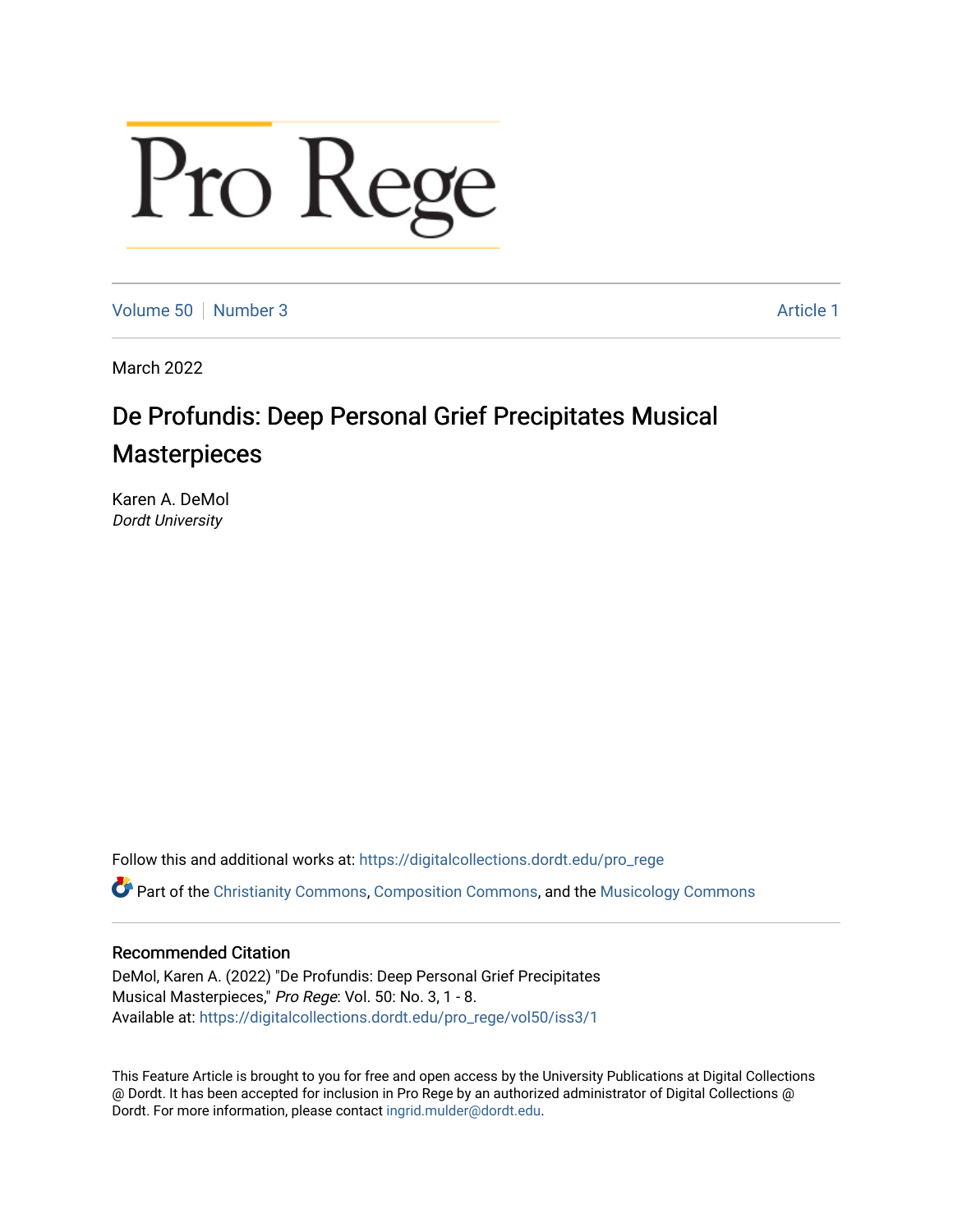## De profundis: deep personal grief precipitates musical masterpieces



by Karen DeMol

#### **Introduction:** *De profundis clamavi ad te Domine1*

In the annals of human crisis and sorrow, what can possibly compare with the death of a loved one? Other crises are devastating, indeed; yet latent within them is hope of recovery, restoration, or justice. But death is irreversible, final, without recourse. In grief, humans cry out in multiple ways in laments of action, art, music. Mysteriously, grief can precipitate higher levels of artistic mastery, as this study will document in the works of two choral composers, Dale Grotenhuis and Herbert Howells.

Loss and sorrow have generated a wide range of musical repertoire, much of it well-known. Some pieces mourn the death of victims of violence,

such as Penderecki's *Threnody for the Victims of Hiroshima*. Other pieces have been occasioned by the death of persons close to the composer, such as Verdi's *Requiem*, composed in commemoration of Manzoni, and Brahms' *Ein Deutsches Requiem*, written after the death of his mother. Closer yet are situations when the composer faces his or her own mortality. Heinrich Schütz, anticipating his own death, requested that a friend and former pupil compose music for the funeral, while he set himself to compose works—Psalm settings and a Magnificat—that he understood to be his *Schwanengesang.* Some of these works have become staples of concert repertoire. The listener, distanced from the grief and pain of death, can experience these pieces primarily for their musical aesthetics; the composer, not distanced from that grief and pain, can perhaps find, if not relief, at least inspiration for the musical aesthetics.

Uniquely poignant and wrenching among all losses are the deaths of children—untimely and outof-order losses. Philosopher Nicholas Wolterstorff, who lost his son Eric in a mountain-climbing accident, writes, "It's so wrong, so profoundly wrong, for a child to die before its parents. It's hard enough to bury our parents. But that we expect. Our parents belong to our past, our children belong to our future. We do not visualize our future without them. How can I bury my son, my future, one of the next in line? He was meant to bury me!"2 King David's cry echoes down through the centuries: "O my son Absalom! My son, my son Absalom! If only I had died instead of you—O Absalom, my son, my son!"<sup>3</sup>

Composers too have suffered the death of chil-

Dr. Karen DeMol is Professor Emeritus of Music, Dordt University. This article is Part I of a larger work. See Part II in the June issue of *Pro Rege*.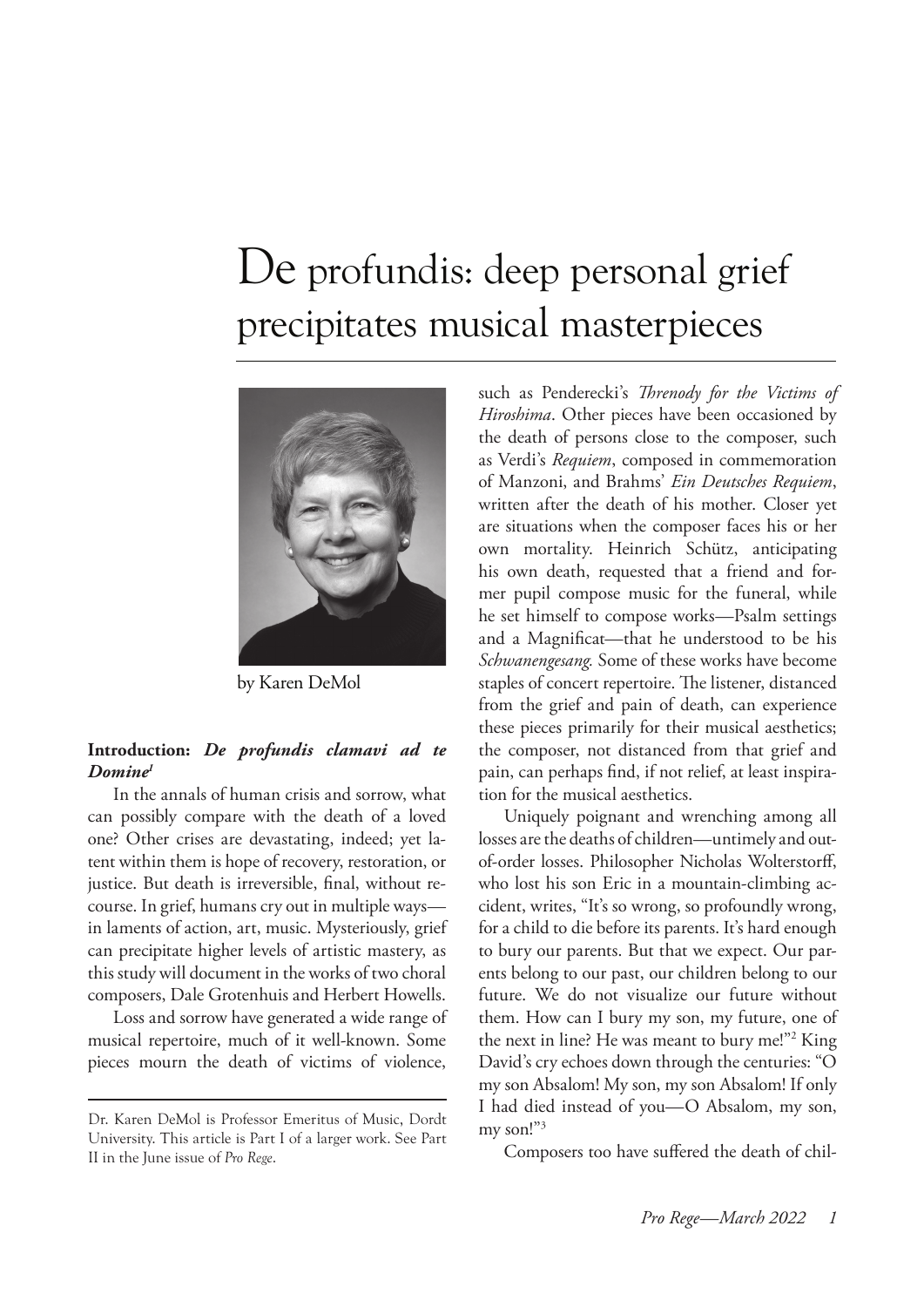dren; and we have inherited the music they wrote in response. Very early in his career, Giuseppe Verdi suffered first the death of his daughter, then that of his son, followed shortly by the death of his wife, Margherita, all within three years. He wrote that he had decided never to compose again; it took persistent efforts by a mentor to entice him back into composing. Gustav Mahler lost a daughter. His well-known *Kindertotenlieder* (1901-1904), ironically composed before that loss, was inspired by, and set to music, five of the 428 personal poems written in 1833-34 by Friedrich Rüchert, who was responding to the deaths from scarlet fever of his children Luise and Ernst. (As was the case a century later with Herbert Howells, Rückert did not intend these poems for publication.<sup>4</sup>) But when Mahler's own daughter, Maria, died of scarlet fever, Mahler wrote to Guido Adler that in composing *Kindertotenlieder*, he had "placed myself in the situation that a child of mine had died. When I really lost my daughter, I could not have written these songs any more."56 To cite one more instance, Gospel and jazz musician Thomas Dorsey suffered a double loss: his first wife, Nettie, died in childbirth in 1932; the child she bore, Dorsey's first son, also died. The song he composed in his grief, "Precious Lord, Take My Hand," has become one of his most well-known and well-beloved.

Two examples of music composed in response to the loss of children are the subject of this paper, in both instances choral pieces by 20th-century composers. Dale Grotenhuis, a late-20th-century choral composer, composed his *Song of Triumph,*  arguably his best and certainly his best-known piece, after the son he believed would become his musical successor was killed in a motorcycle accident. Herbert Howells, a mid-20<sup>th</sup>-century English composer, composed his *Hymnus Paradisi* in response to the sudden death of his young son, Mick; in pain, he kept the score hidden for almost a dozen years before allowing it to be performed.

Bereft parents, like all who mourn, grieve in widely different ways. Grievers may confront their own mortality, wrestle with their own identity, or re-focus their core beliefs and values. In recovery, some are galvanized to develop cures or to fight injustice. Some work out their grief in artistic endeavors and even reach new levels of artistic richness.

How can that be? What processes of mind and heart convert pain into richer artistry? Classic studies of the stages of grief, such as Elizabeth Keebler Ross' work,<sup>7</sup> and personal accounts of grief, such as C.S. *Lewis' A Grief Observed,* do not explain this mystery, even as they acknowledge it. A number of studies in the field of psychology and psychoanalysis affirm the connection, although they too do not explain it. Bernard C. Meyer, in positing factors in creativity, states, "one of the most profound specifically psychic influences is that of death and grief "; he cites instances in the work of Joseph Conrad, Alban Berg, and Bela Bartok.8 George H. Pollock, who has extensively studied grief and creativity in the lives and works of gifted artists and scientists—such as Gustav Mahler, James Barrie, Käthe Kollwitz, and Jack Kerouac—has concluded that "the successful completion of grieving might result in increased creativity."9 That increased creativity may explain a change of style. It is reported, for instance, that after the death of his son in 1964, the American composer George Rochberg found serialism inadequate for the expression of his feelings; he changed to an eclectic style based on borrowed material from composers from Mozart to Berio<sup>10</sup> and continued this musical eclecticism to the end of his career.

It might also be that creative and artistic efforts not only result from "the successful completion of grieving" but also are an important step in that grieving.<sup>11</sup> Pollock writes, "I have evidence that suggests that at times the creative product is not the end result of the mourning process, but represents an attempt at mourning through creativity."12 That seems to be true for Howells and Grotenhuis, for whom the tragic death of sons somehow spurred greater compositional richness. Howells himself wrote, "The sudden loss, in 1935, of an only son—a loss essentially profound and, in its very nature, beyond argument—might at any time be of such an impact as to impel a composer, after a time, to seek release and consolation in language and terms nearest and most personal to him. Music might well have power beyond any other medium to offer that release and comfort. It did so in my case."13

None of the psychological studies consulted address *how* the psychic processes resulting from grief precipitate higher levels of creative mastery. But it is possible to document *that* it has done so in these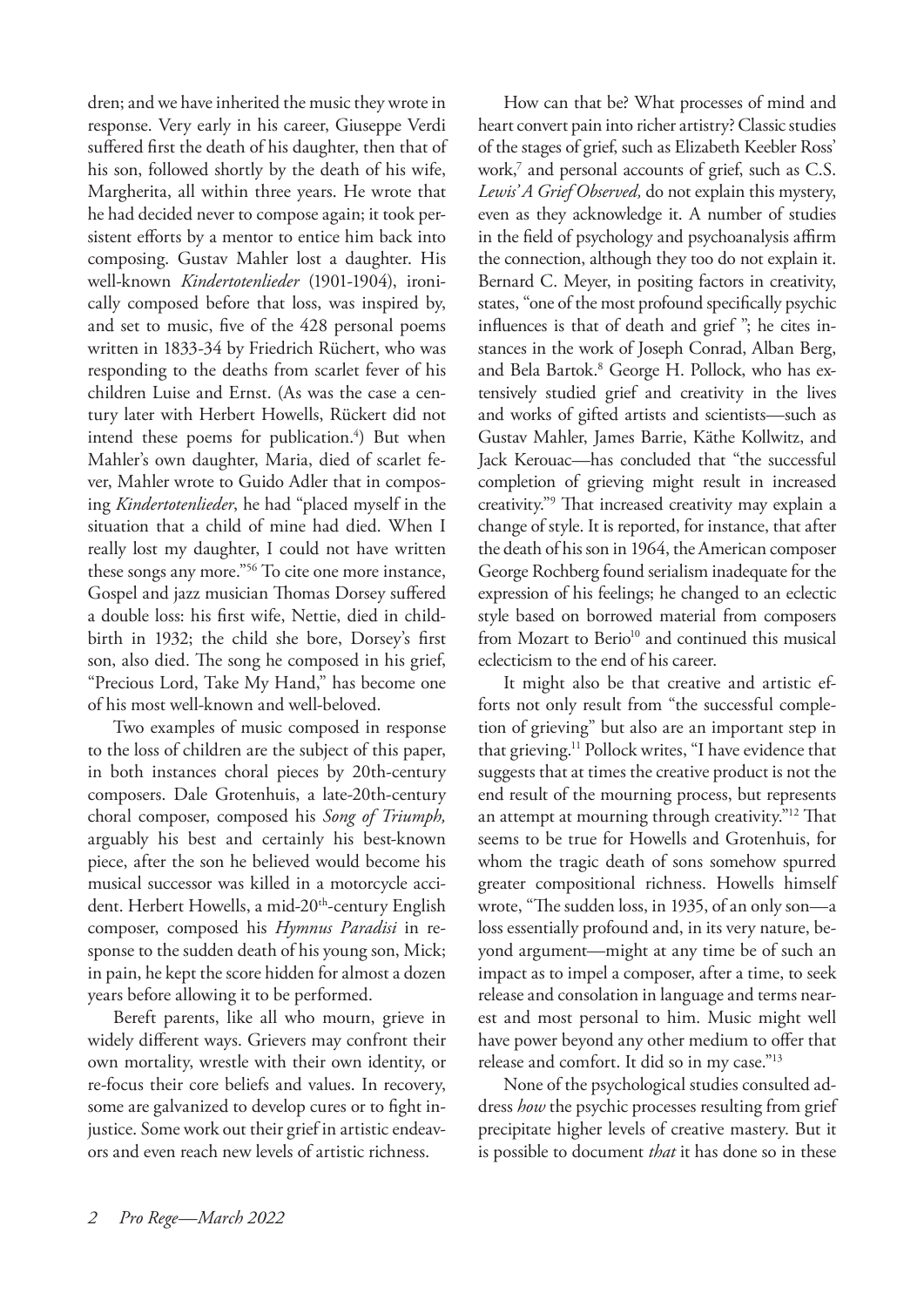instances, resulting in choral pieces commonly judged to be these composers' masterpieces. In addition to a shared origin in grief, these works have seeds in previous works and include both painful darkness and soaring alleluias.

The pieces themselves are quite different. They differ in scale: one is an anthem of three-minutes' duration, the other a work of forty-five minutes. One is unaccompanied, the other employs a full orchestra. One comes out of an English/Anglican best comforted by those who have been their predecessors in the valley of the shadow of death; the comfort can come not only through the presence, words, and actions of those fellow grievers, but also and uniquely through their music.

**Part I:** *Requiem aeternam dona eis,* **Domine***<sup>16</sup>***: Dale Grotenhuis composes in response to the sudden death of an adult son.**

#### How does one document, how measure the increase in creativity precipitated by the loss of a loved one?

tradition, the other out of an American Protestant (Reformed) tradition. One was written immediately after the funeral, one three years later. But for both composers, as in the case of Verdi, it was a committed supporter—a daughter, a wife—who urged the composer back into composing.14

How does one document, how measure the increase in creativity precipitated by the loss of a loved one? There are, of course, the perceptions of those who heard these pieces within the chronology of the composer's life—"ear-witnesses," as it were who noticed a profound change. There is also the witness provided by analysis—objective theoretical study of the differences of musical materials and compositional techniques between the pieces written before and after the crisis. In that pursuit, this study documents the differences in texture, range and tessitura; vocal demands; melodic shape; chord vocabulary and progression; consonance and dissonance; use of pre-existing material; and the relationship of the music materials to the text.

Such analysis can serve to corroborate the testimony of the "ear-witnesses," showing that what they heard is not imagined but inherent in the piece. Such analysis can also set the stage for exploring the profound identification of the listener with this music; it can affirm the embodiment of music that allows and enables the listener personal identification with the music.<sup>15</sup> In these and no doubt other instances, the compositional depth of composers was enriched and, in the process, their healing assisted. Their music then became a comfort to other mourners. Those who grieve are often

#### **The circumstances**

Dale Grotenhuis (1931-2012) was an American composer known principally for choral anthems and arrangements. In addition to his personal passion for choral music, he worked in a region and a culture that highly values choral music. A prolific composer, he had over 350 choral works in print by a variety of publishers, as well as a long list of unpublished works. He also wrote hymn harmonizations, instrumental arrangements, and works for symphonic band. His career was spent principally at Dordt College (now University) in Sioux Center, Iowa, where he served as Director of Choral Activities from 1959–1994 and taught a variety of courses in theory, composition, analysis, and choral music education.

In 1983, Grotenhuis was looking forward to exciting events in his family life. His eldest son, Jack Michael, was completing his doctoral studies in music at Arizona State University in Tempe. In November, 1983, Dale flew to Tempe to attend Jack's doctoral conducting recital, at which Jack conducted some of Dale's music. An early January interview was already scheduled for Jack for a music position at Dordt College. Watching any child come into his own is a delight for any parent; having a son become colleague and successor in one's own field is a rare and special joy.

This scene of success and anticipation was abruptly shattered. On December 6, 1983, Jack was struck by a car while riding his motorcycle, suffering severe brain damage. The injuries were so massive that Jack's wife, Kathy, together with Jack's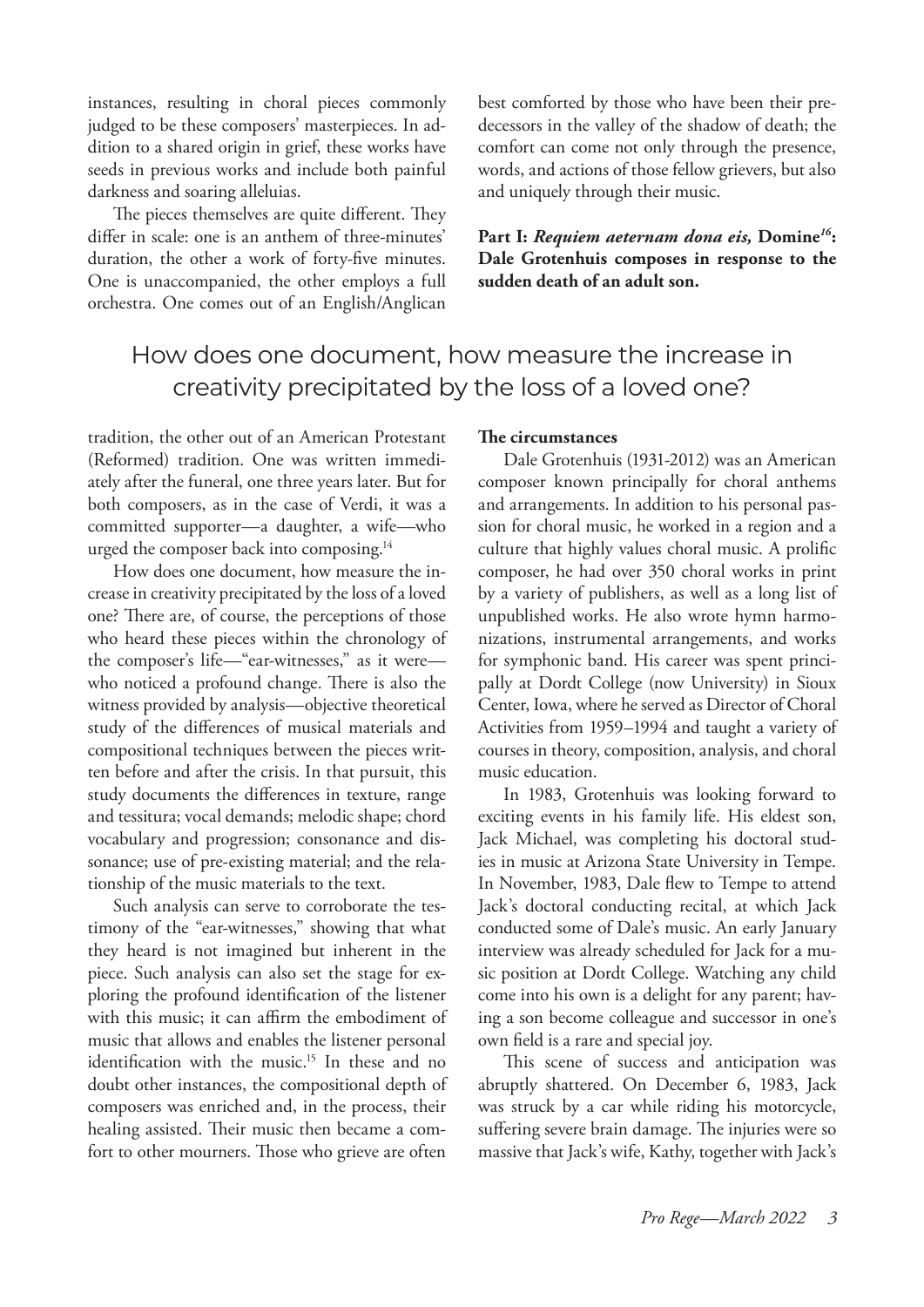parents, made the agonizing decision to release him from life-support systems and to donate his organs to others.17

In grief, music turned to ashes for Grotenhuis. He became frightened, for his passion for music had become a vacancy. He reports that he did not ever want to write again. But within days of the funeral, in late December 1983, his wife, Eleanor, concerned for him, insisted that he make the effort. "She kicked me out of the house," Grotenhuis says.<sup>18</sup> He sequestered himself in his office at the college to compose, choosing to set a text framing the sermon at the prefuneral family service, Revelation 15:3-4:

Great and marvelous are your deeds, Lord God Almighty. Just and true are your ways, King of the ages. Who will not fear you, O Lord, and bring glory to your name? For you alone are holy. All nations will come and worship before you, for your righteous acts have been revealed. (NIV)

Eleanor reports that he did not come home for lunch, nor for supper; after sixteen hours he re-appeared about 11:00 at night, a completed anthem in his hand.<sup>19</sup>

#### **The music**

When asked to recall the process of composition, Grotenhuis reported that he did not remember the process of writing it and that he always heard the piece as if somebody else had written it, as if it were not his. He also remembered that he never revised the piece; like most creative artists, he usually changed something, however minor, about his pieces in the process of completing them. But *Song of Triumph* remains as it was at the end of that long day.

Grotenhuis has stated that stylistically he had not written anything like this piece either before or after. When pressed for what he himself heard to be different, he mentioned that he considered his usual style to be "fresh traditional," but that this piece was more complex, its beginning full of pain.

Grotenhuis noted two specific compositional aspects of *Song of Triumph*. The final cadence, appearing at the end of the first and last sections, had been composed by son Jack, who wrote it for a setting of Psalm 17 he was entering in a hymnal contest.<sup>20</sup> Grotenhuis discovered the work-in-progress on Jack's piano, with a penciled note, "Eat your heart out, Dad." Although it used harmonically a relatively traditional pattern, Grotenhuis found it to be fresh and noted that many listeners commented on it. Jack's cadence, in addition to being published in a denominational hymnal, lives on in this well-used choral anthem.

Grotenhuis also noted that earlier in his composing career, he frequently wrote choral music with eight voice parts, a popular texture at the time. Eventually he wrote mainly for four parts; the eight-part beginning and ending of the unaccompanied *Song of Triumph* is a return to an earlier practice. His later work is again for four parts, and accompanied.<sup>21</sup> Significantly, while most of Grotenhuis's music was composed for a specific performing group or a commission, the composing of *Song of Triumph* had no specific performers in mind; in all this composer's work, this piece stands alone as "pure composition."

*Song of Triumph* is of a suddenly different style than his works immediately preceding it. In fact, some of Grotenhuis's composer friends have doubted that he actually wrote it; Grotenhuis wryly reported that they claimed it to be "too good" to have been written by Grotenhuis.<sup>22</sup> This remark indicates that Grotenhuis' style was consistent enough to be recognizable, while this piece is noticeably different.

In several ways, *Song of Triumph* does bear similarities to other Grotenhuis anthems and is consonant with his style. Those similarities include its ternary form and big multi-voiced ending, as well as smooth vocal lines, which lie comfortably for the voices and are enjoyable to sing. But in significant particulars, *Song of Triumph* is unique in the Grotenhuis *oeuvre*. There is, of course, the use of son Jack's signature cadence. In addition, *Song of Triumph* is characterized by high vocal ranges, an absence of suspensions, more non-triadic passages, an uncharacteristi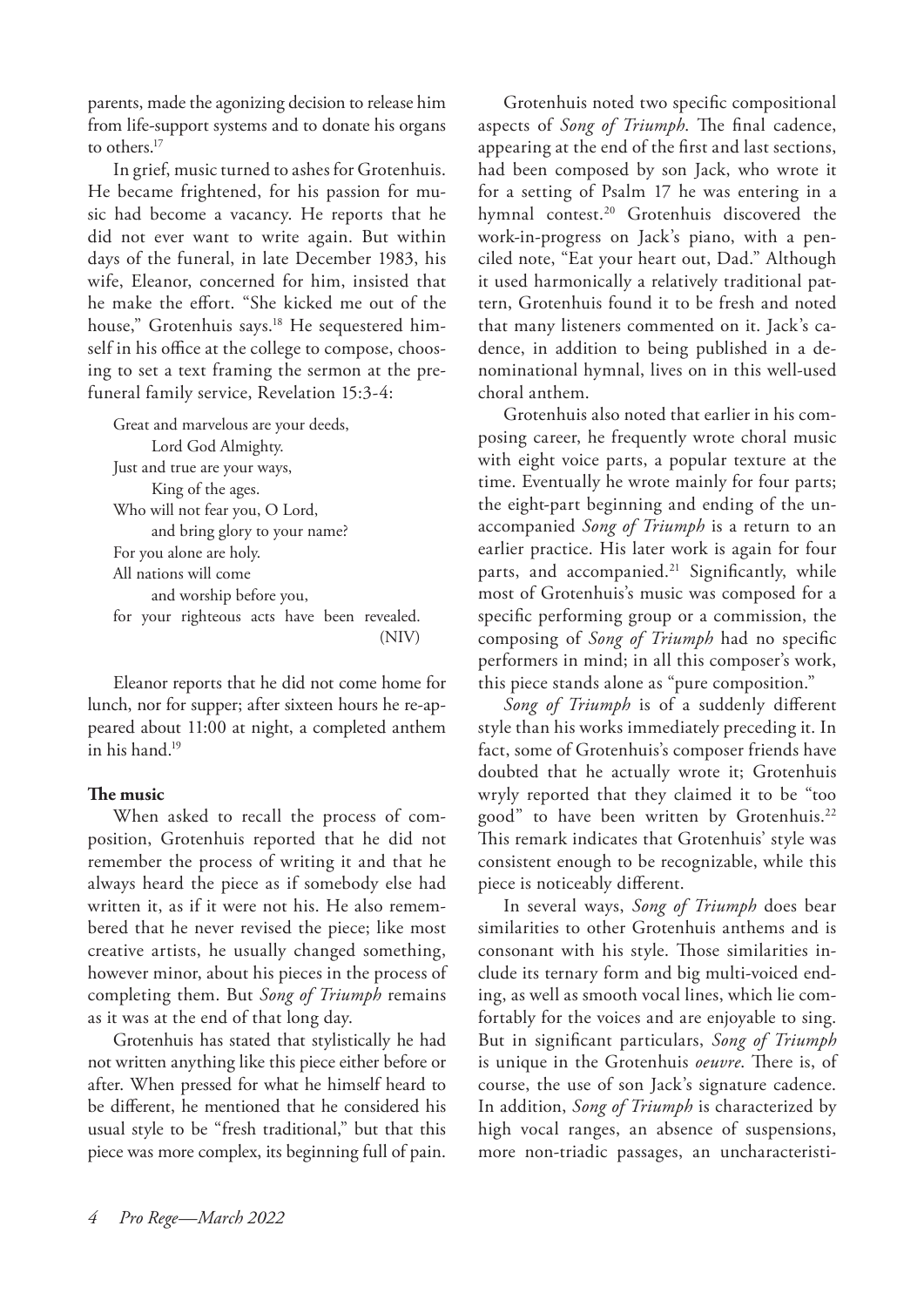cally high percentage of dissonance, the use of mixed meters, and greater use of contrapuntal writing—all a marked change from the compositions immediately preceding it and from Grotenhuis's usual style.

A detailed description of these characteristics is in order. First, there is the "signature cadence" of son Jack. The progression consists of the tonic, the subdominant with a 9th (or added 2nd) in the alto, a penultimate chord of multivalent nature, and the tonic. The pitch collection in the penultimate chord is the same as in the subdominant chord—CEG and D. The D moves to the bass voice as if the foundation for a dominant chord. It seems a stretch, however, to call this chord a V11, as it lacks both 3rd and 5th. The chord retains a plagal feeling, the D in the bass carrying both the suggestion of V and the powerful continuance of the dissonant 9th of the IV chord<sup>23</sup> (Ex. 1).

Ex. 1. Jack Grotenhuis. Psalm 17, "Lord, Listen to my Righteous Plea," mm. 7-1224



In *Song of Triumph*, Dale Grotenhuis both quoted and transformed Jack's final cadence, which appears at the end of the first section (mm. 13-14) and at the final cadence, mm. 58-60. Its transformations include expansion to seven and eight voice parts and clarification of the penultimate chord: the voicing reveals this chord here to be clearly a dominant 11th chord (Ex. 2).

#### Ex. 2. Dale Grotenhuis. *Song of Triumph*, mm. 60-61

The use of this cadence, despite Grotenhuis's claim of having no memory of the compositional process, is both a tribute to his son and a seed for



the piece.<sup>25</sup> Its unique chord—the subdominant chord with added 2nd or 9th—appears to be specific to *Song of Triumph*. In the four-hymn arrangements and anthems immediately preceding *Song of Triumph*—*May the Road Rise Up* (1982, published 2009), *How Long, O Lord* (1983), *He Came Singing Love* (1983), and *I Sing the Mighty Power of God* (1983, published 1984)—there is only one such chord (*I Sing the Mighty Power of God*, m.2), but the 9th here could also be understood as a suspension.

The soprano range of *Song of Triumph* is uniquely high, venturing higher than in other anthems, notably at the end and in the set of *alleluias* at the center of the piece. No sweet *alleluias*, these. After a quiet declaration of the text "For you alone are holy," set in the lower register of all the voices except tenor, the choir bursts out in loud and high *alleluias*; the sopranos hover around A-flat 5, capping a bright, even piercing major-major subdominant seventh chord. The basses also sing very high, circling C4 and D-flat 4—pitches with vocal intensity and even strain—before beginning long descents in pitch and volume. The final soprano note of the entire anthem is A-flat 5. In none of the anthems immediately preceding *Song of*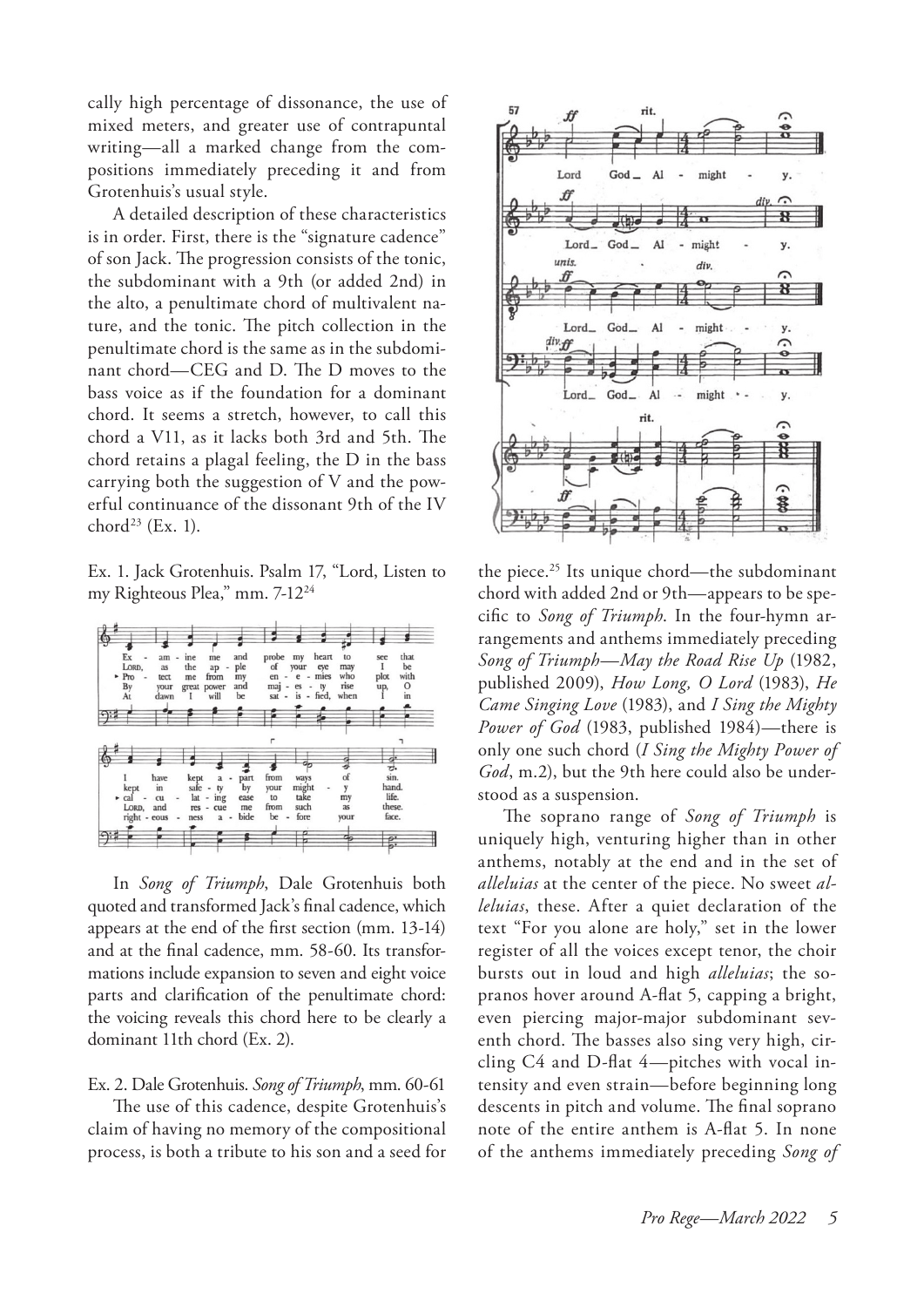*Triumph* are sopranos given so high a pitch. In two of these anthems, basses are required to sing C and D-flat 4 (*He Came Singing Love*, m. 27 and 39, and *How Long, O Lord*, m. 33, 35-37, and 47); however, the soprano pitches at these points are in their mid-range. The combination of high-register singing with strong volume and a bright major-major chord gives this passage piercing brilliance and intensity—an out-of-the-depths cry uniting praise and pain, recalling for this writer Job's cry, "Though he slay me, yet will I hope in him."26

The chord vocabulary and chord progressions of *Song of Triumph* are largely the same as those of the immediately preceding compositions. In all, the basic language is triadic, the progressions traditional. In *Song of Triumph*, however, there is some use of quartal harmony, unprecedented in Grotenhuis's music, which carries weight by appearing at the very outset of the piece in a passage that reappears twice later. In this passage, the upper voices present a series of fourths moving in parallel motion over a stationary bass (Ex. 3).

Startlingly different from Grotenhuis's usual style is the amount of dissonance—the percentage of musical time carrying dissonance. The percentages presented here were determined by tallying the number of beats on which pitches counted dissonant in traditional harmony appear on the beat or for the duration of the beat (those dissonances include 7ths, 9ths, added notes, suspensions, and chords dissonant to an on-going pedalpoint dissonances which in traditional harmony need resolution) and then dividing that number by the number of beats in the whole. In the two earlier song arrangements, about one-quarter of the beats carry dissonance—*May the Road Rise Up* and *I Sing the Mighty Power of God*. Two other anthems have a higher percentage of dissonance, but well below 50 percent. In *He Came Singing Love*, 36 percent of the beats carry dissonance; in *How Long, O Lord,* the percentage is 44 percent; in this anthem most of this dissonance appears in the beginning section of the piece, which poses the title's question. Thus, in these anthems as a group, less than half the time of the piece is spent in dissonance. In contrast, a whopping 60 percent of the beats in *Song of Triumph* carry dissonance (163 beats out of 270)—no doubt a factor in the piece's effect as both tense and intense. Interestingly, suspensions, which appear generously in Grotenhuis's earlier works, appear sparingly in *Song of Triumph*.

Ex. 3. Dale Grotenhuis. *Song of Triumph*. mm. 1-2



In addition, the dissonance appears amid metrical irregularity—the use of mixed meter and asymmetrical meters. All four compositions immediately preceding *Song of Triumph* stay in one meter, and that meter is 4/4. In contrast, *Song of Triumph* uses 5/4, 7/4, 2/4, 4/4, and one measure of 3/4 another contributor to tension and intensity.

In *Song of Triumph* contrapuntal techniques have a somewhat stronger role than in his earlier works. In the four pieces immediately preceding *Song of Triumph,* the texture is chordal; in two the accompaniment is an arpeggiated presentation of the chords. In two—*I Sing the Mighty Power of God* and *How Long, O Lord*?—there are brief passages of parallel triads and parallel thirds, which briefly suspend the sense of functional harmony. None use imitation or other polyphonic techniques. In *Song of Triumph*, there is similarly no use of imitation. However, there are more and longer passages in which parallel motion appears, replacing functional harmony with planing. The passages involved include the passage with quartal harmony, quoted above, which appears three times in the piece; a passage of parallel triads over a pedal bass in mm. 29-30 and 39-40, and a passage of parallel 6ths in mm. 31 and 41. In the *alleluias*, contrary motion and later parallel motion between the sopranos and basses appear, coinciding with their high-register passage (mm. 33-35 and 43-45). While in the ear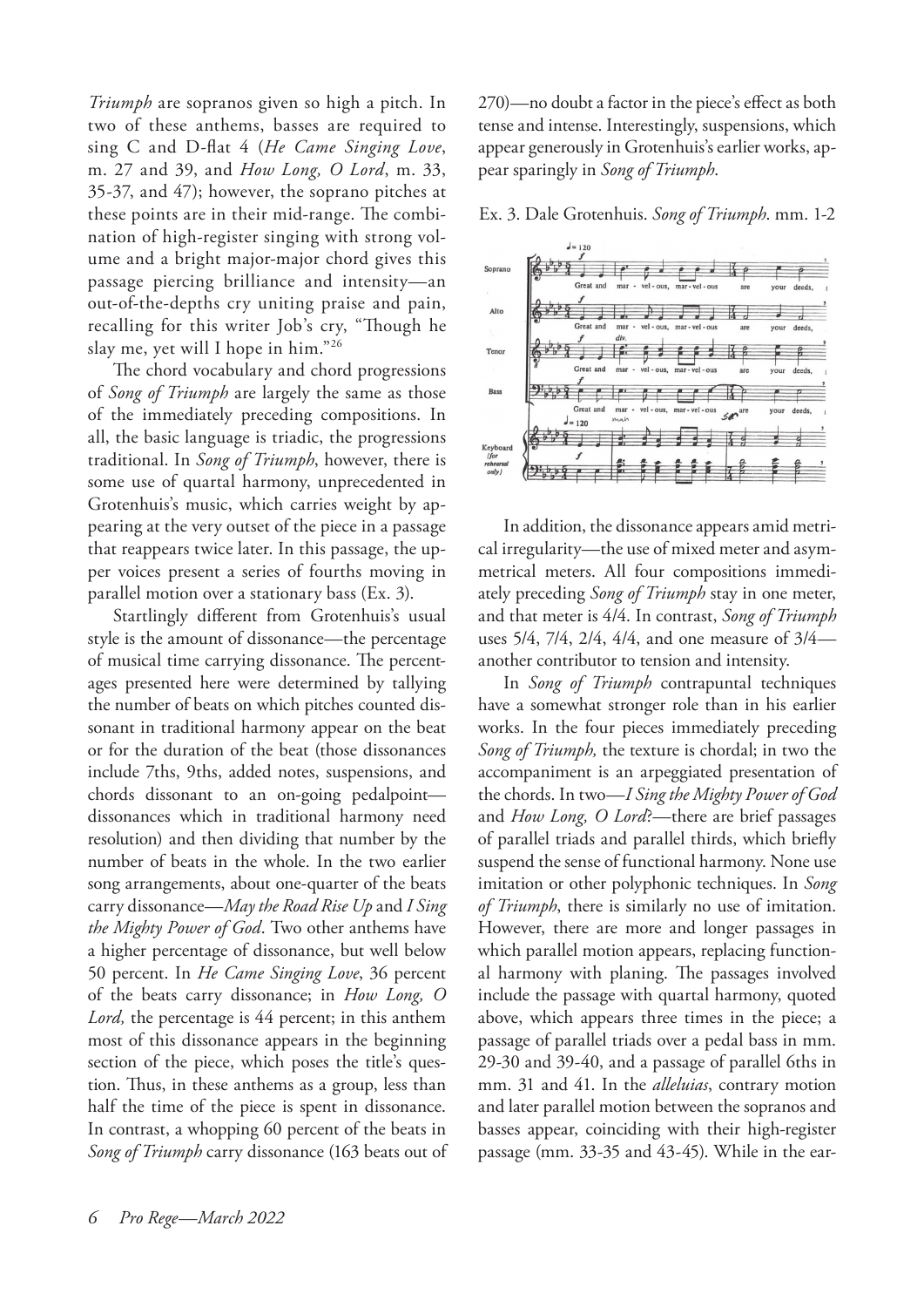lier pieces the brief instances of parallelism appear almost incidentally, here they are prominently placed at the outset of sections and during the climactic *alleluias*.

Asymmetric meter, mixed meter, a prevalence of dissonance, high ranges, significant passages of non-functional harmony, and the use of a signature cadence set this anthem apart from any of Grotenhuis's other compositions and notably from those immediately preceding the tragedy in his as needing to be known by the next generation of choral conductors.

In sum, grief precipitated a remarkable deepening of Grotenhuis's style in an anthem generally acknowledged to be his masterpiece, as was true also for Herbert Howells fifty years earlier.<sup>29</sup>

#### Endnotes

1. "Out of the depths I cry to you, O Lord," Psalm 129:1, *Biblia Sacra Vulgate.*

Asymmetric meter, mixed meter, a prevalence of dissonance, high ranges, significant passages of nonfunctional harmony, and the use of a signature cadence set this anthem apart from any of Grotenhuis's other compositions….

family. These musical factors combine to produce a piece of intermingled praise and pain that also reaches a new level of compositional depth and richness for the composer.

#### **The reception**

*Song of Triumph* is Grotenhuis's best-known work. It was first performed at the regional conference of the American Choral Directors' Association in spring of 1984. In the summer of 1984, it was introduced to choral directors at the annual Choral Music Symposium at the University of Missouri. Eph Ehly, who had solicited the piece, has stated that at the Symposium, *Song of Triumph* was "a stunning success, the piece of the year."27 Six months later, the Norman Luboff Choir performed it on a worldwide tour. Shortly after, in 1985, it was published by Boosey and Hawkes. Although cumulative sales records are not available, a publisher's representative reports that it continues to sell over a thousand copies a year.<sup>28</sup> Now more than thirty years old, the anthem enjoys frequent performances, including those by high school and college choirs and professional choirs, as, for example, the Kantorei of the greater Minneapolis area. *Song of Triumph* has also appeared in many choral reading lists, as, for example, at the American Choral Directors Association meetings in Minneapolis, in spring, 2010, where the session leader chose it

- 2. Nicholas Wolterstorff*, Lament for a Son* (Grand Rapids, Michigan: William B. Eerdmans, 1987), 16.
- 3. II Samuel 18: 33, *The Bible*, New International Version (East Brunswick, New Jersey: International Bible Society, 1978).
- 4. Karen Painter, *Mahler and His World* (Princeton: Princeton University Press, 2002), 174.
- 5. Theodor Reik, *The haunting melody: psychoanalytic experiences in life and music* (New York: Farrar, Straus, and Young, 1953), 315.
- 6. Mahler biographer Michael Kennedy suggests that it is the fourth movement of the *Symphony No. 9*, which quotes from the fourth song of *Kindertotenlieder*, that should be seen as the requiem for his daughter, dead two years when he began to compose it. Michael Kennedy, *Mahler* (Oxford: Oxford University Press, 1974), 170-171.
- 7. Elizabeth Keebler Ross and David Kessler, *On Grief and Grieving: Finding the Meaning of Grief through the Five Stages of Loss* (New York: Scribner, 2005).
- 8. Charles Kligerman, "Panel on Creativity," *The International Journal of Psycho-Analysis* (1972): 24.
- 9. G. H. Pollock, "Process and affect: mourning